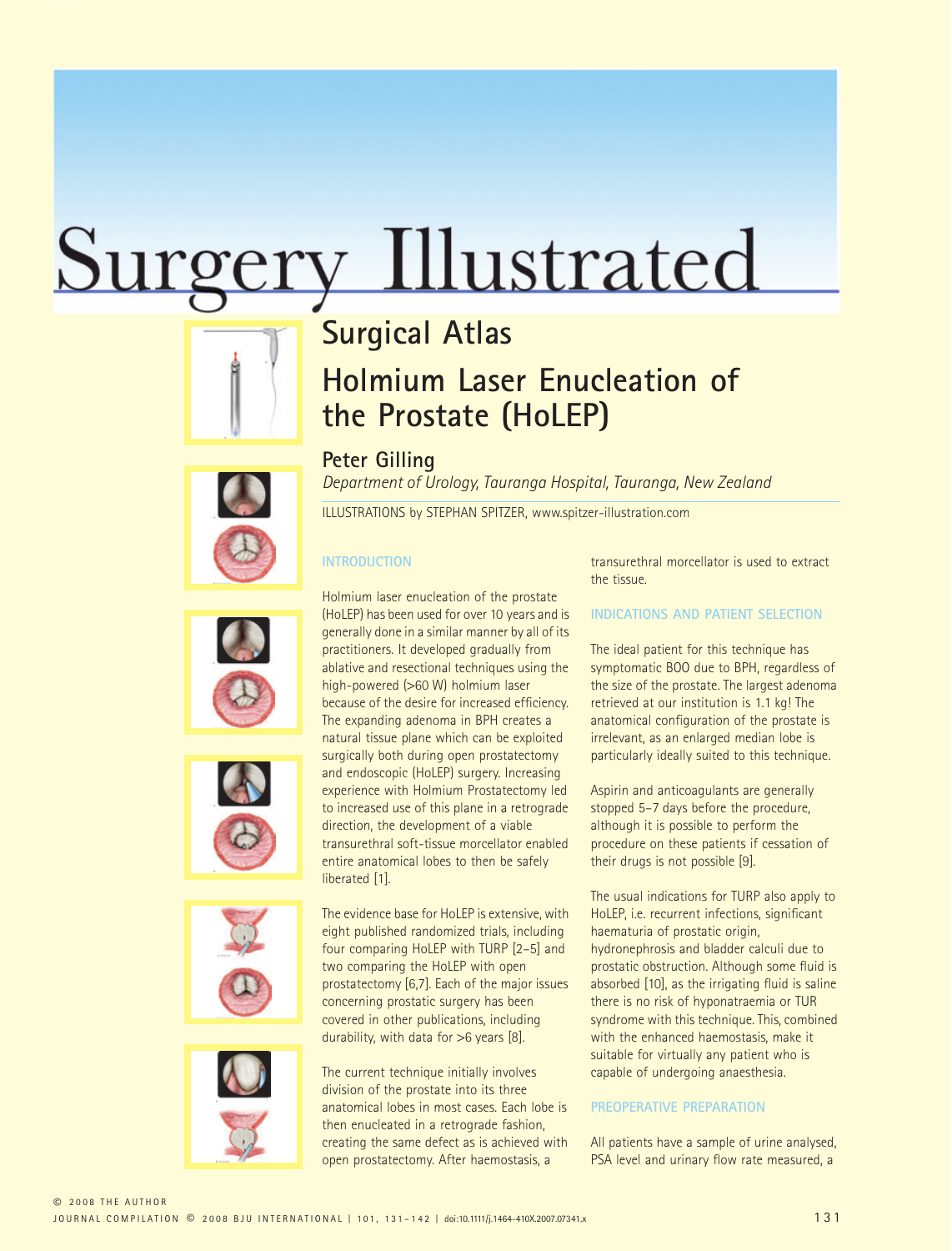symptom score assessment and the prostate volume measured by abdominal ultrasonography (US) or TRUS before surgery. The US measurement is obtained to aid in planning the theatre schedule. Urodynamics is only used if there is some uncertainty involving the diagnosis of BO. Flexible cystoscopy is done if a urethral stricture is suspected or in the evaluation of haematuria. Patients in urinary retention usually have abdominal US to estimate prostate size and examine the upper tracts.

Either general or regional anaesthesia can be used and a single dose of i.v. gentamicin is

given in uncomplicated cases. Pneumatic calf stimulation is used in every case, as are below-knee support stockings.

The lithotomy position is used, with the hips flexed to 90°; this allows free rotation of the resectoscope, which is necessary to follow the plane of enucleation. The well-lubricated urethra is dilated up to 28 F as the laser continuous-flow resectoscope is 26 F.

#### **EQUIPMENT**

A high-powered holmium laser (>60 W) is necessary, with 100 W preferred (Lumenis, Yokneam, Israel). A 550 µm laser fibre is passed through an Interlink injection port (Baxter, Deerfield, IL, USA), and a 6 F ureteric catheter. The laser resectoscope is a 26 F continuous-flow instrument with a dedicated inner sheath (27040 XAL) incorporating a stabilizing guide (Storz, Tuttlingen, Germany). A 30° telescope (27005 BA), long bridge (27068 CD) and endoscopic camera are necessary.

Alternatively, a combined laser-bridge and inner sheath (A21500A) passed through a 27 F outer sheath can be used (Olympus, Hamburg, Germany).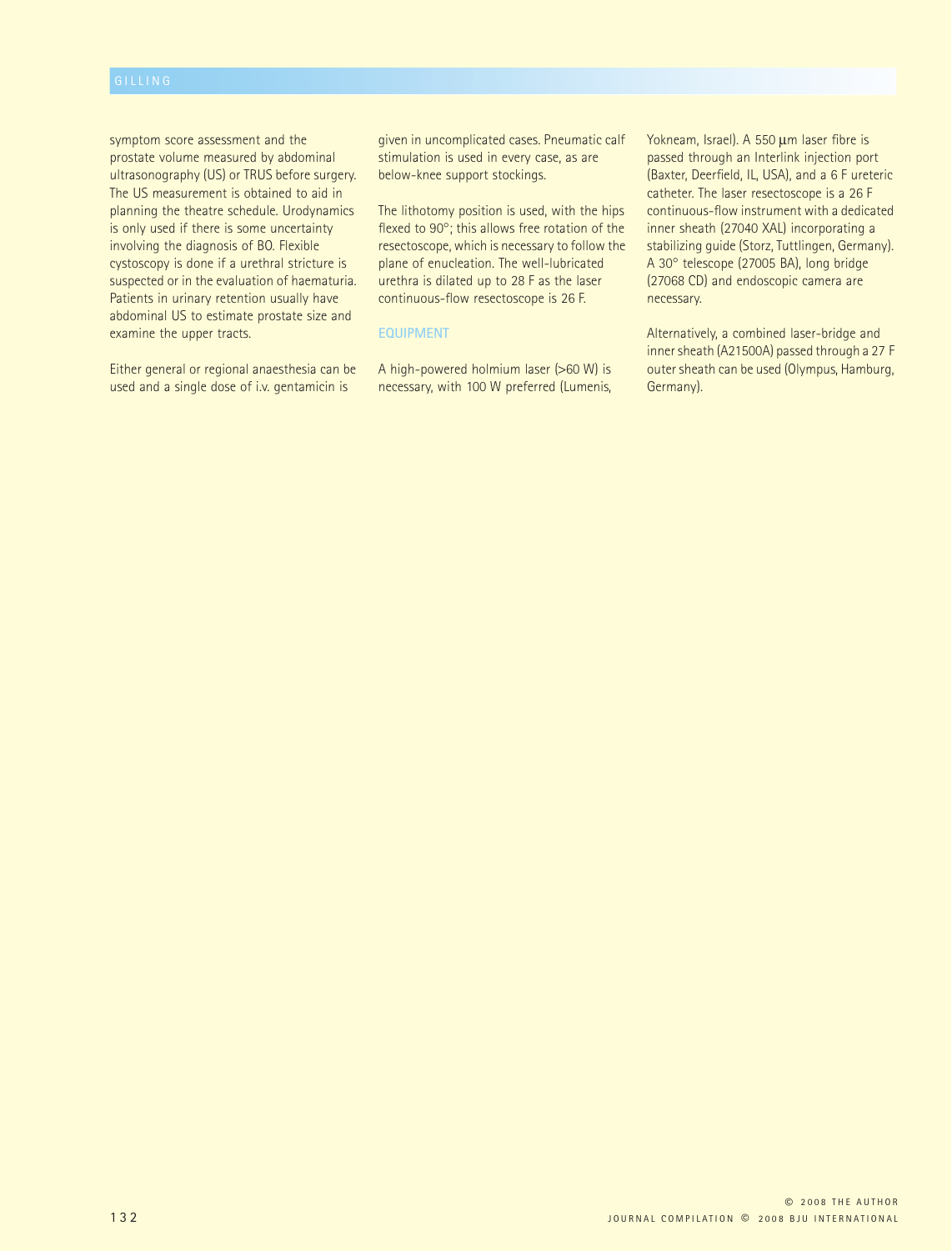A morcellator consisting of a mechanical hand-piece, 5-mm reciprocating blades, a two-stage foot-pedal and controller box (VersaCut, Lumenis) is used. This is passed down a long Storz nephroscope (27293 AA) which is connected to the outer sheath by an adapter (27040 LB). A single or double inflow is used to keep the bladder distended during morcellation.

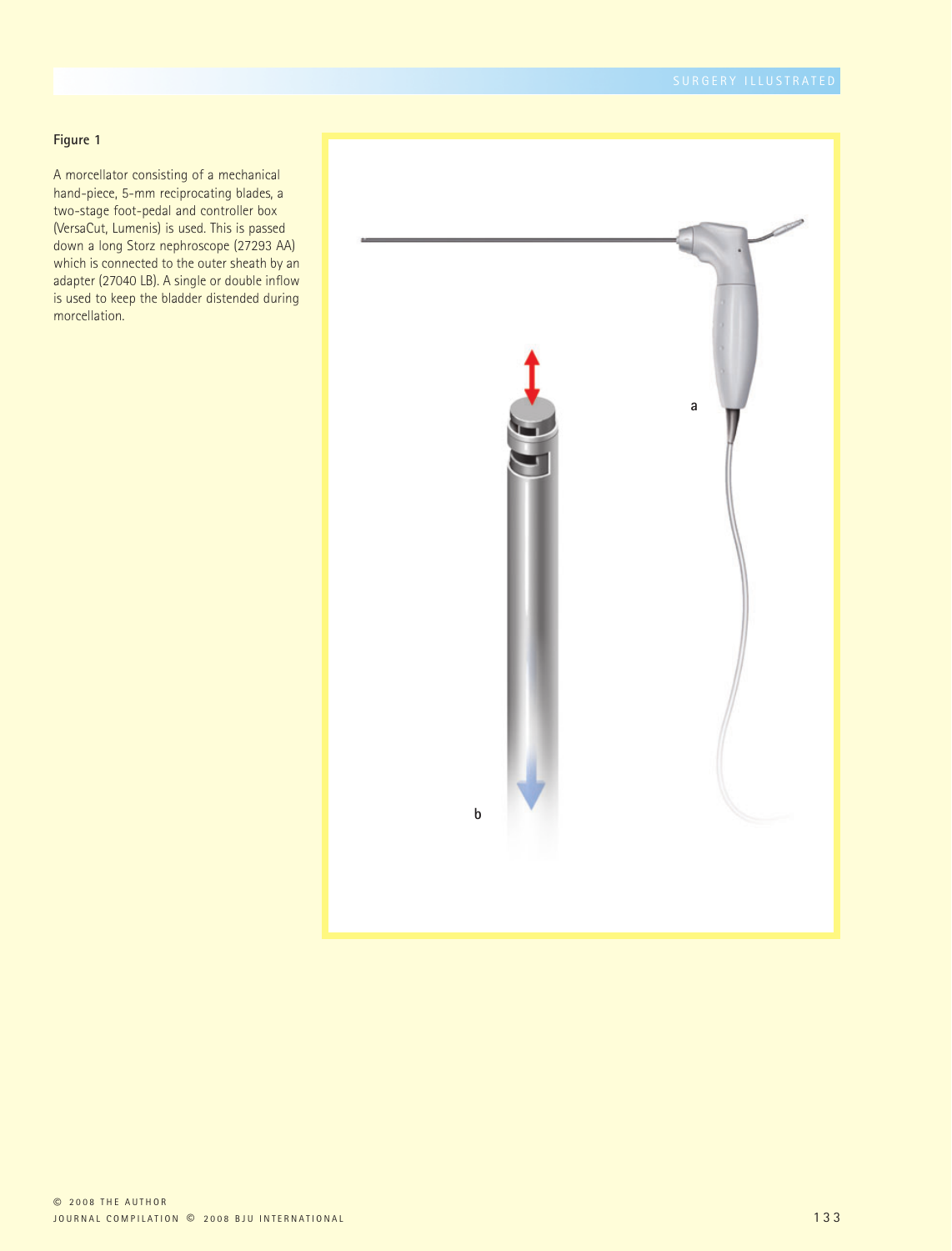

#### **PROCEDURE**

#### **Figure 2**

Preliminary cystoscopy is used to ascertain the size and configuration of the prostate, and to assess the patient for other pathology such as bladder calculi.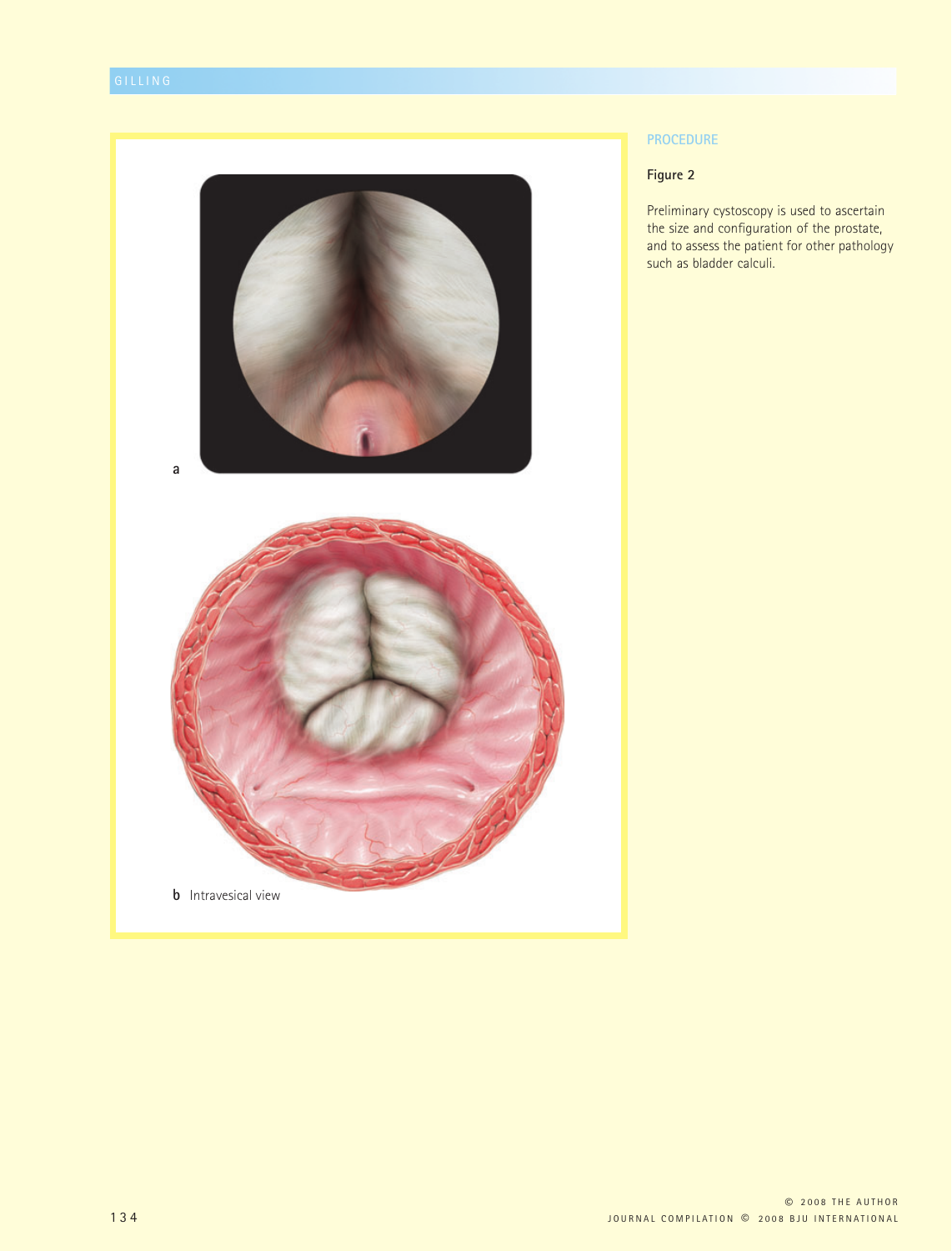Bilateral bladder neck incisions are then made, extending from the ureteric orifices to the verumontanum. These are deepened down to the level of the surgical capsule, which can be clearly identified as a smooth fibrous layer. It is important to create incisions with cleanly defined edges to aid in their identification, particularly when the lobes are large. If no median lobe is present, a single incision can be made at the 6 o'clock position. Throughout the procedure, haemostasis is obtained using the defocused laser as each of the bleeding vessels is encountered.

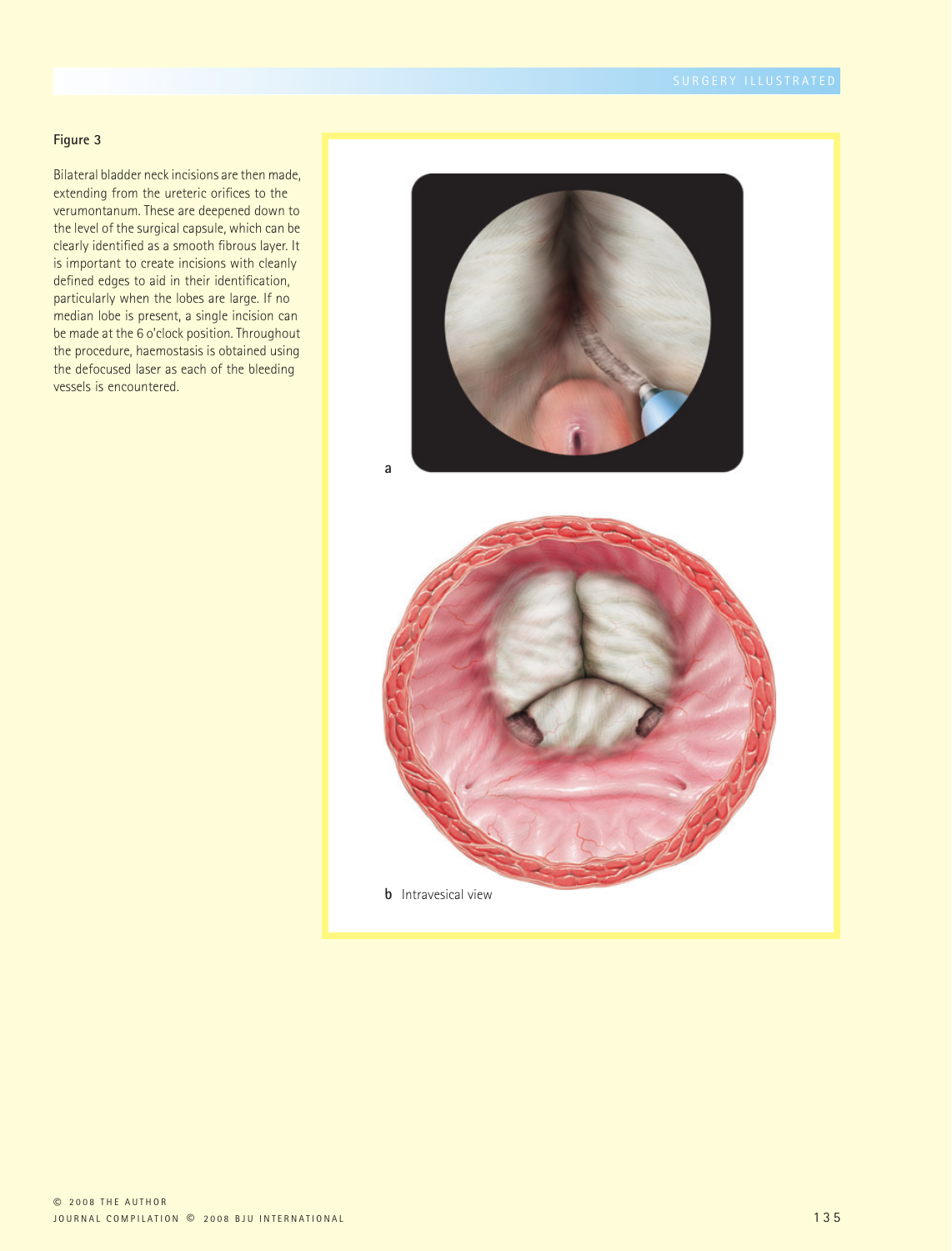

Once the incisions are complete, the median lobe is enucleated starting at the verumontanum. The incisions are connected just above the verumontanum and the fibres connecting the median lobe to the capsule are divided, working side-to-side between the incisions. The beak of the resectoscope is used to elevate the lobe and provide countertraction while working beneath it. The lobe is disconnected at the bladder neck and placed in the bladder for later morcellation.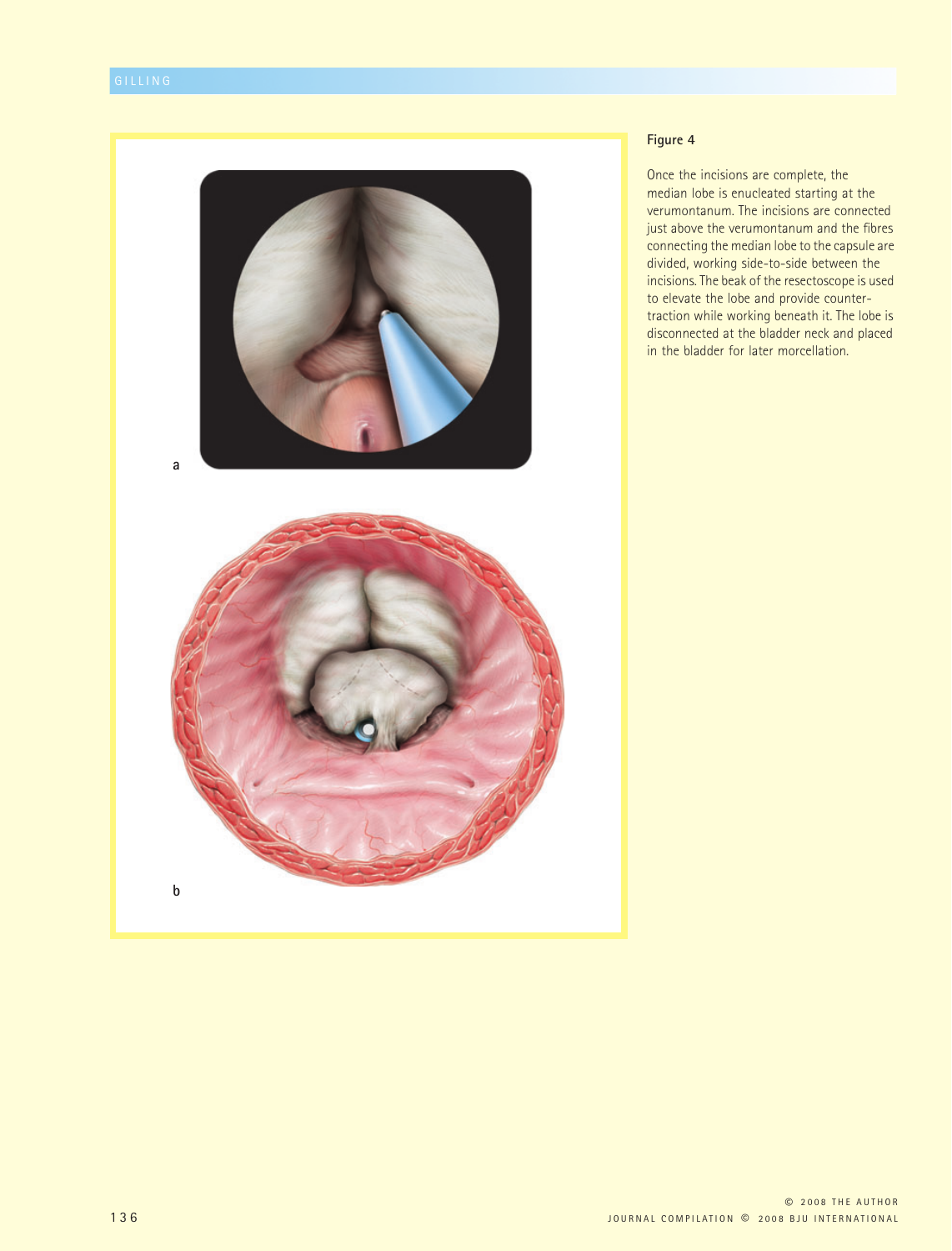#### **Figures 5 and 6**

The lateral lobes are each enucleated in several distinct steps. First, the distal bladder neck incision is extended out inferolaterally and then continued upwards at the level of the verumontanum to find the surgical plane and to begin to define the apex.

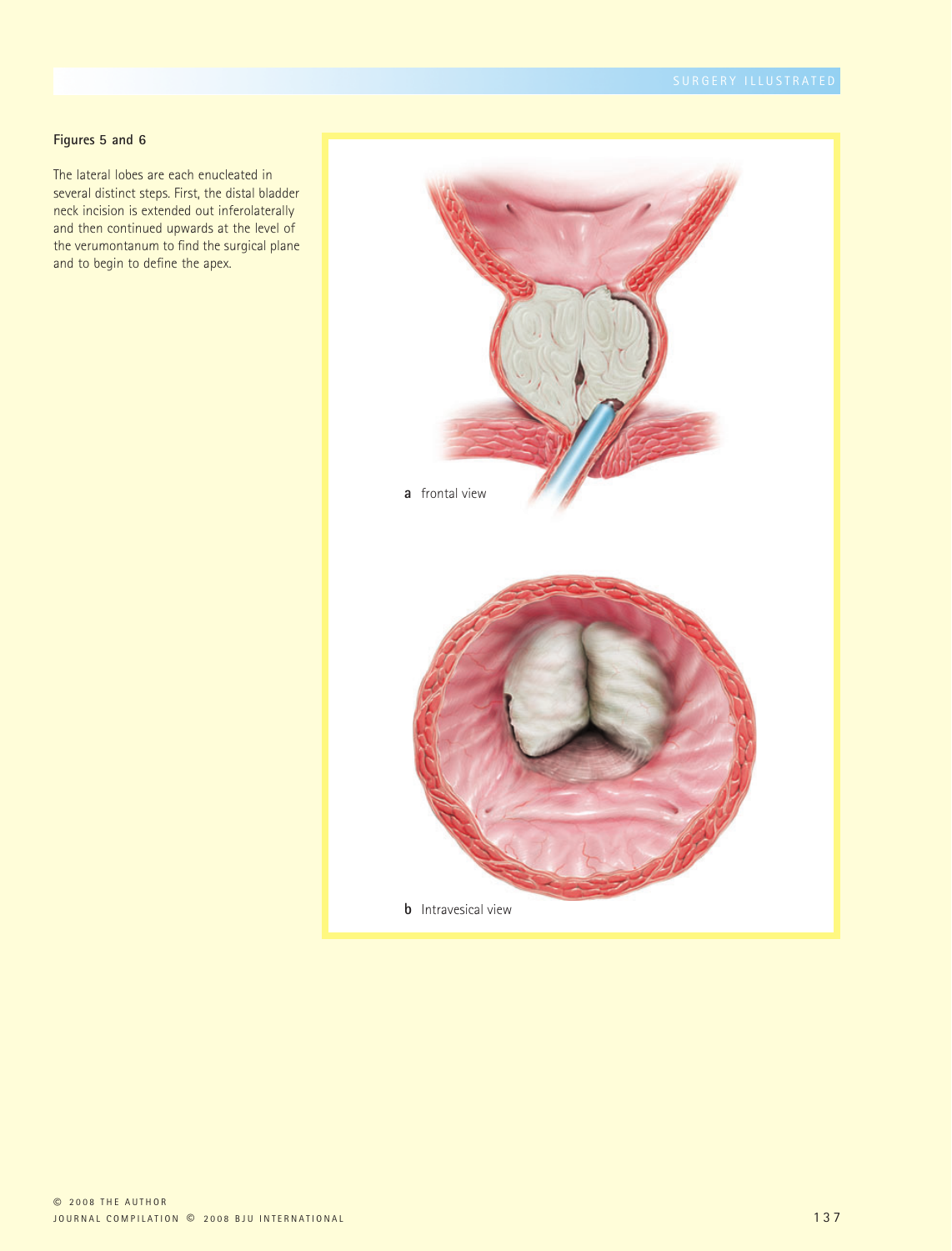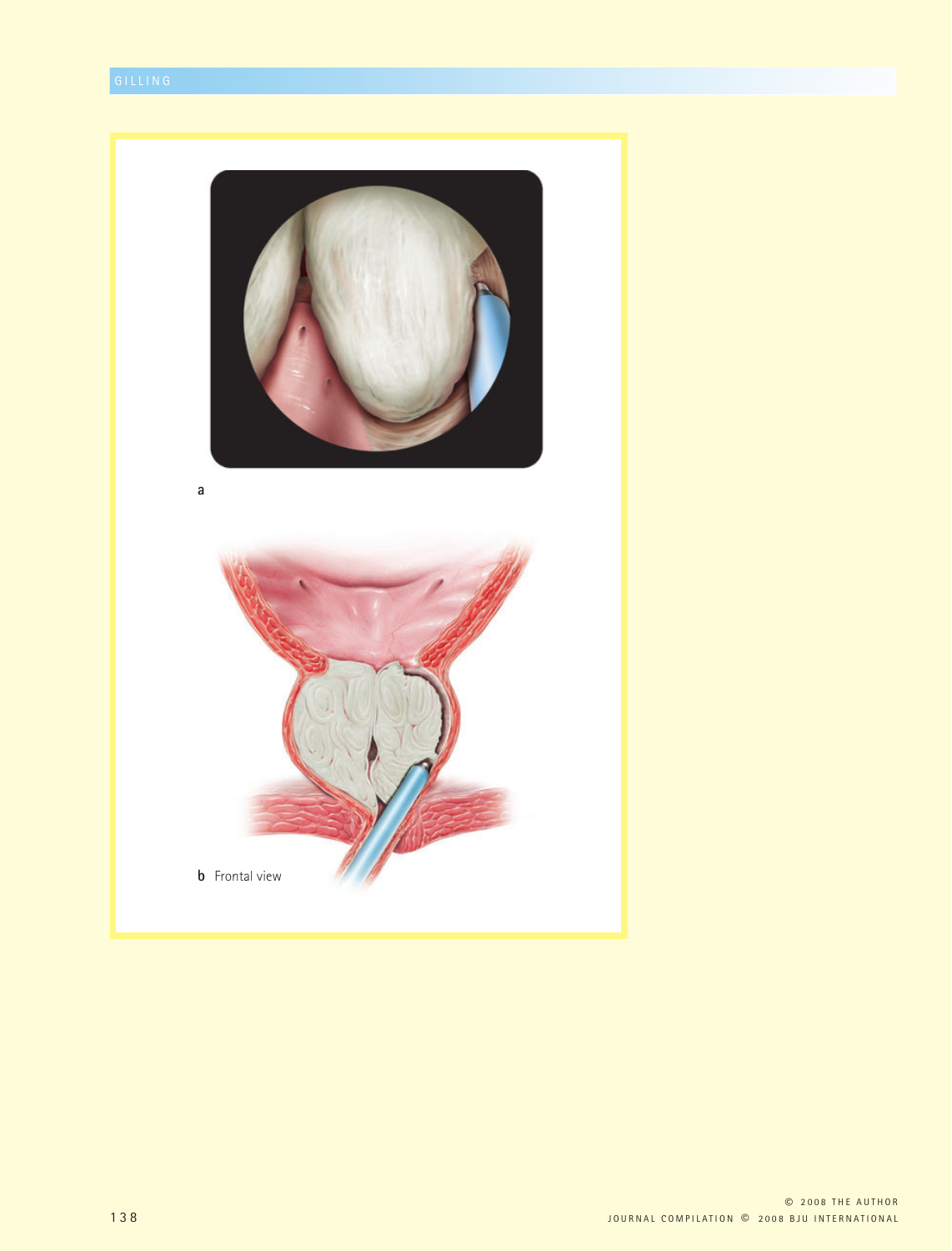The lower margin of the lobe is released commencing at the apex, and the apical incision is continued up to the 2 o'clock position. On occasion, the entire lobe can be enucleated from below. The beak of the resectoscope supports and manipulates the lateral lobe allowing the plane to be exposed. Next, the bladder neck is incised at the 12 o'clock position. This releases the upper aspect of both lobes. The incision is deepened and extended laterally and distally to the level of the verumontanum. The lobe is then peeled down off the capsule and this is progressively extended distally over the length of the lobe.

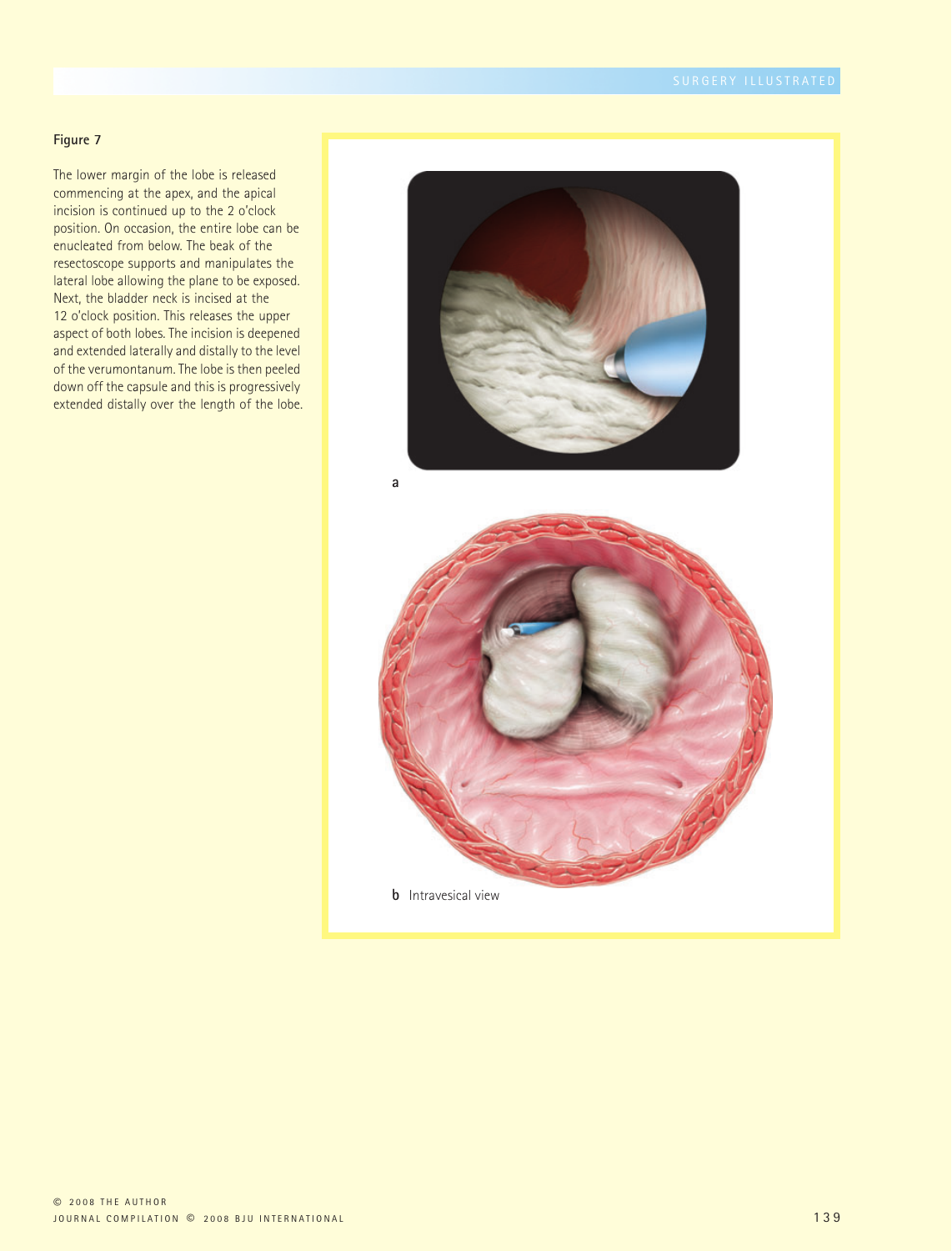

The upper and lower incisions are connected at the apex and the lateral lobe is enucleated in the capsular plane, working from the upper to lower incisions in a manner analogous to the median lobe enucleation. The lobe is released into the bladder and haemostasis is obtained by individually coagulating each bleeding vessel with the defocused beam.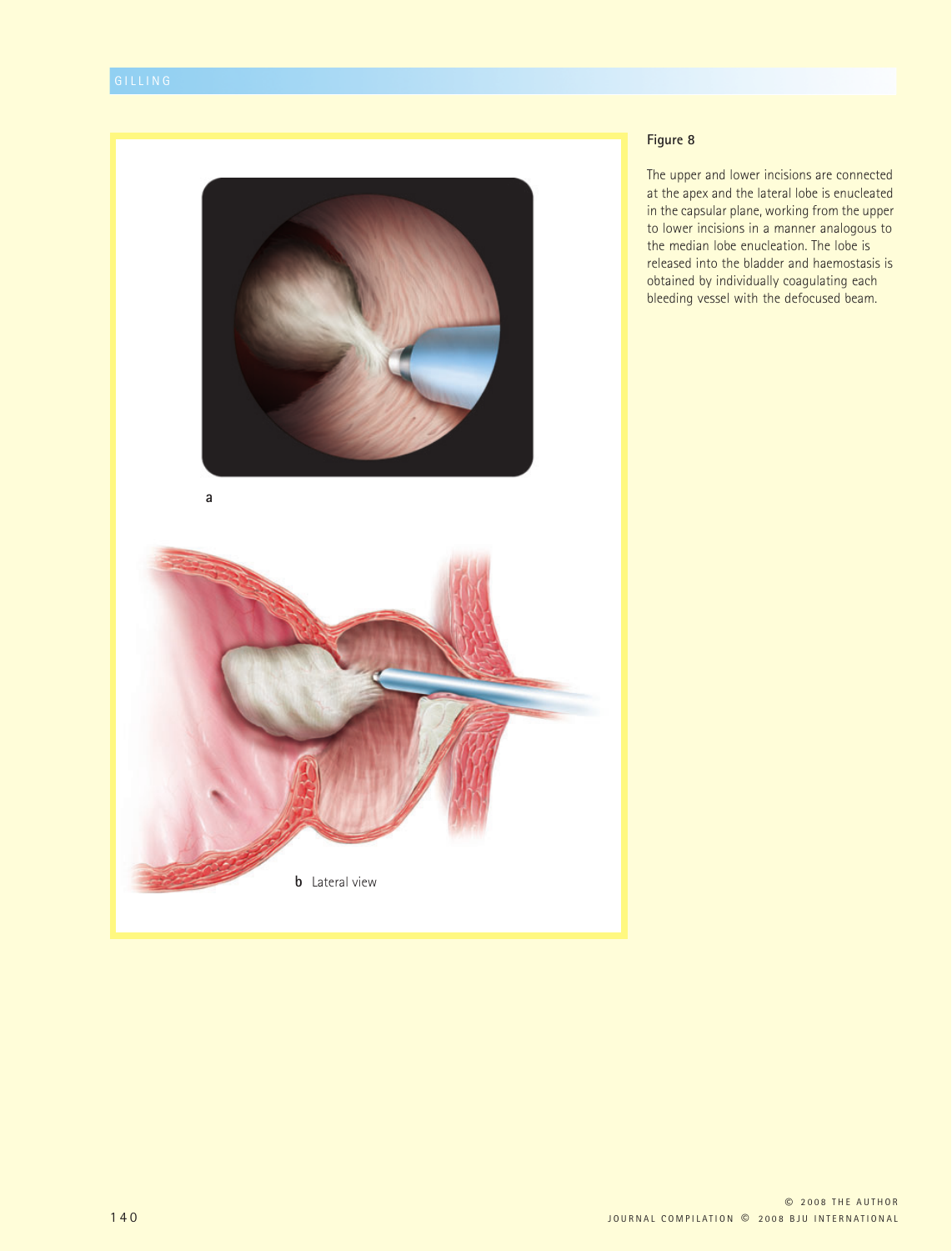#### **Figure 9a**

Once each of the lobes has been placed in the bladder the prostatic fossa is further inspected and any remaining bleeding dealt with. The bladder is decompressed and a final attempt at haemostasis is made, to allow the best possible view for morcellation.

#### **Figure 9b**

For morcellation, the inner sheath is replaced by the long nephroscope (Storz) and adapter. The 5 mm blade-set is passed down the instrument channel. Once the bladder is fully distended the suction is activated by the footpedal to grasp the fragment, and then morcellation commences. Care is taken to keep good tissue contact, and the bladder distension, to avoid mucosal injury. Small fragments which are resistant to further morcellation can be grasped using a grasping loop (Storz).



a